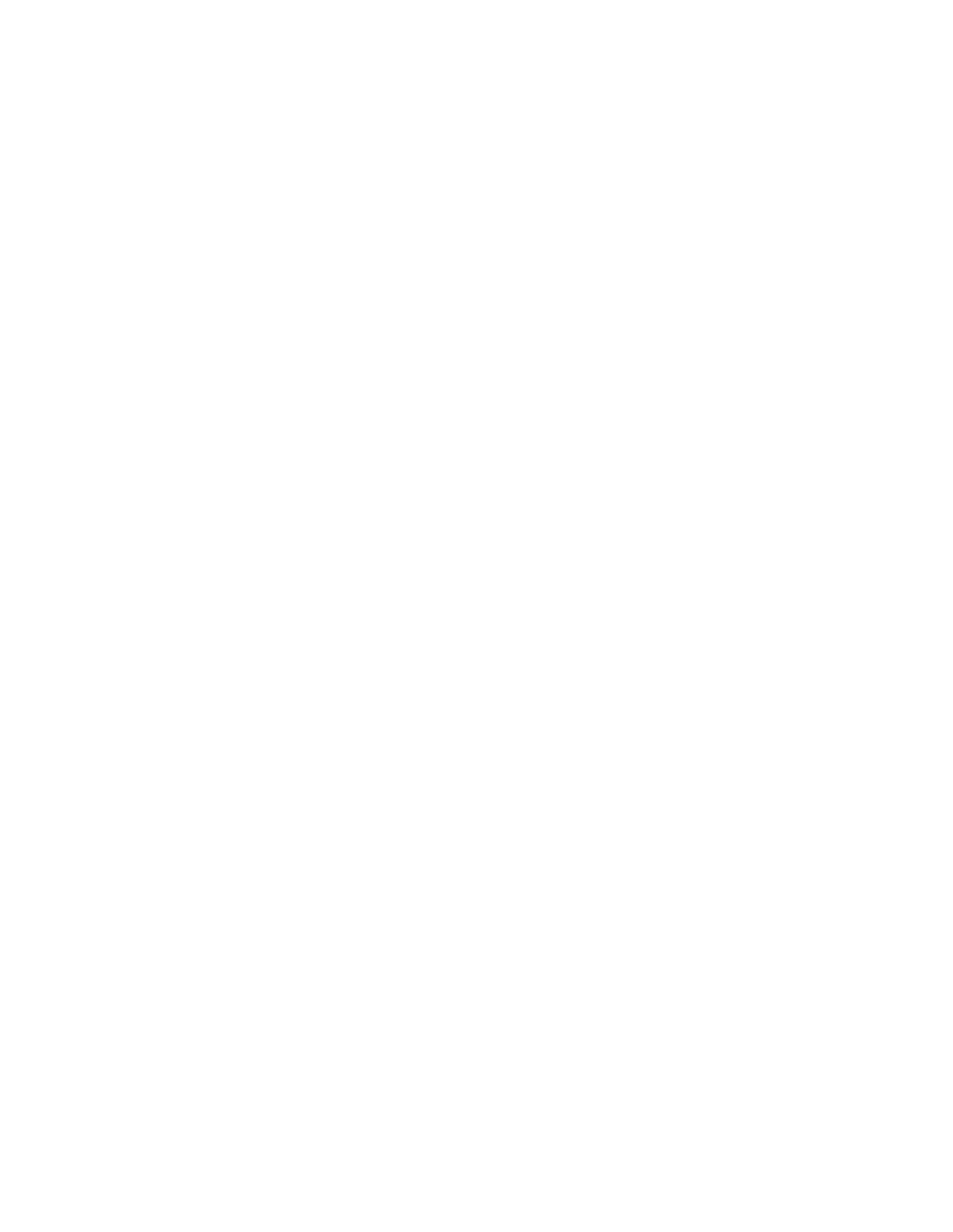## **Lifetimes in the decoupled band of the <sup>129</sup> La nucleus**

I. Zalewska<sup>1</sup>, Ch. Droste<sup>1</sup>, E. Grodner<sup>1</sup>, T. Morek<sup>1</sup>, J. Srebrny<sup>2</sup>, A.A. Pasternak<sup>3</sup>, J. Kownacki<sup>2</sup>, P. Napiorkowski<sup>2</sup>, S.G. Rohoziński<sup>4</sup>, M. Kowalczyk<sup>1,2</sup>, M. Kisieliński<sup>2,5</sup>

<sup>1</sup>Nuclear Physics Division, Warsaw University, Warsaw, Poland

2 Heavy Ion Laboratory, Warsaw University, Warsaw, Poland

<sup>3</sup>Cyclotron Laboratory, A.F. Ioffe Physical Technical Institute, St.-Petersburg, Russia

4 Institute of Theoretical Physics, Warsaw University, Warsaw, Poland

5 The A. Sołtan Institute for Nuclear Studies, Otwock-Świerk, Poland

The present work is a part of systematic studies of electromagnetic properties of the oddodd and odd-*A* nuclei belonging to the region of Cs and La nuclei in which chiral bands were found (see ref. [1] and references therein). It is worth noting that the knowledge of the properties of odd-*A* nuclei is essential for understanding the structure of odd-odd nuclei and their chiral bands.

The excited states of the <sup>129</sup>La nucleus were populated in the <sup>120</sup>Sn (<sup>14</sup>N, 5*n*) reaction at 77 MeV. The  $120$ Sn target 20 mg/cm<sup>2</sup> thick was bombarded by the beam, provided by the U-200P cyclotron at the Heavy Ion Laboratory of the Warsaw University. The  $\gamma$  coincident events were collected by the OSIRIS II array consisting of ten Compton-suppressed HPGe detectors.

The lifetimes of yrast levels in <sup>129</sup>La with spins  $I^{\pi} = 23/2^- - 39/2^-$  were determined by the Doppler Shift Attenuation method [2]. The lifetime analysis carried out by using the COMPA, GAMMA and SHAPE programs is similar to that described in detail in [3]. The preliminary results of lifetimes in the decoupled band built on the  $\pi$ 1*h*<sub>11/2</sub> configuration are presented in Fig.1 whereas Fig. 2 shows the  $B(E2; I \rightarrow I-2)$  values versus spin *I* of the initial level. One can see that the transition probability diminishes with increasing spin. A similar behaviour was observed in the decoupled band of  $^{131}$ La [3].

In the present work the experimental data are interpreted in the frame of the Core Quasi-Particle Coupling model (CQPC) [6] where an odd-*A* nucleus is considered as a quasi-particle coupled to the  $(A-1)$  and  $(A+1)$  even-even cores. In the case of  $\frac{129}{57}$ La the odd proton-particle is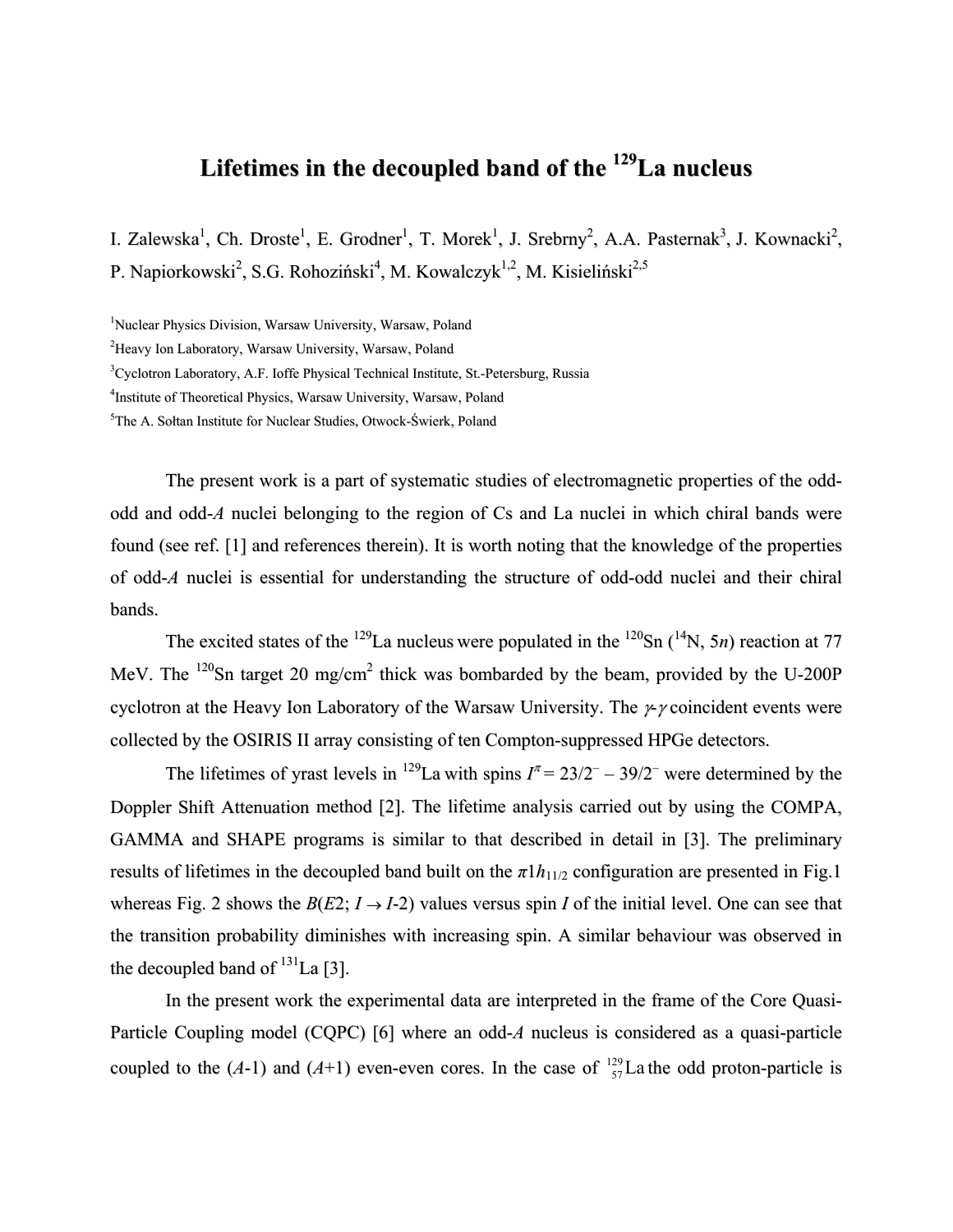coupled to the neighbouring  $^{128}_{56}$ Ba nucleus, whereas the proton-hole is coupled to  $^{130}_{58}$ Ce. Since the properties of these two nuclei are similar in our calculation we used the <sup>128</sup>Ba nucleus as both the  $(A-1)$  and the  $(A+1)$  core. The <sup>128</sup>Ba nucleus was chosen instead of <sup>130</sup>Ce one, because there is more experimental information available about the former, which can be compared with theory and also applied to obtain the phenomenological core (see text below). The parameters applied in the CQPC model were the same as those used in [3] except for the quadrupole-quadrupole interaction strength that was taken as  $\chi$  = -15.9 MeV. For that value of  $\chi$  the state with spin  $I=3/2^+$  becomes the ground state of <sup>129</sup>La in agreement with the experiment. A similar value ( $\chi$  = - 13.8 MeV) follows from the energy splitting of the  $\pi$ 1*h*<sub>11/2</sub> multiplet in the Nilsson model at  $\beta$ = 0.24 (the method for evaluation of  $\chi$  was proposed by Starosta in [8]). In the CQPC calculations the following single-proton states were used:  $1g_{9/2}$ ,  $2d_{5/2}$ ,  $1g_{7/2}$ ,  $1h_{11/2}$ ,  $3s_{1/2}$ ,  $1d_{3/2}$  and  $2f_{7/2}$  with energies such as those applied for  $^{125,127}$ La [7].



Fig. 1. Partial level scheme of <sup>129</sup>La [4]. Lifetimes of the  $23/2^- \div 39/2^-$  levels were obtained in the present work, lifetimes of the 19/2<sup>-</sup> and 15/2<sup>-</sup> levels are taken from ref. [5]. Numbers in brackets are the relative intensities.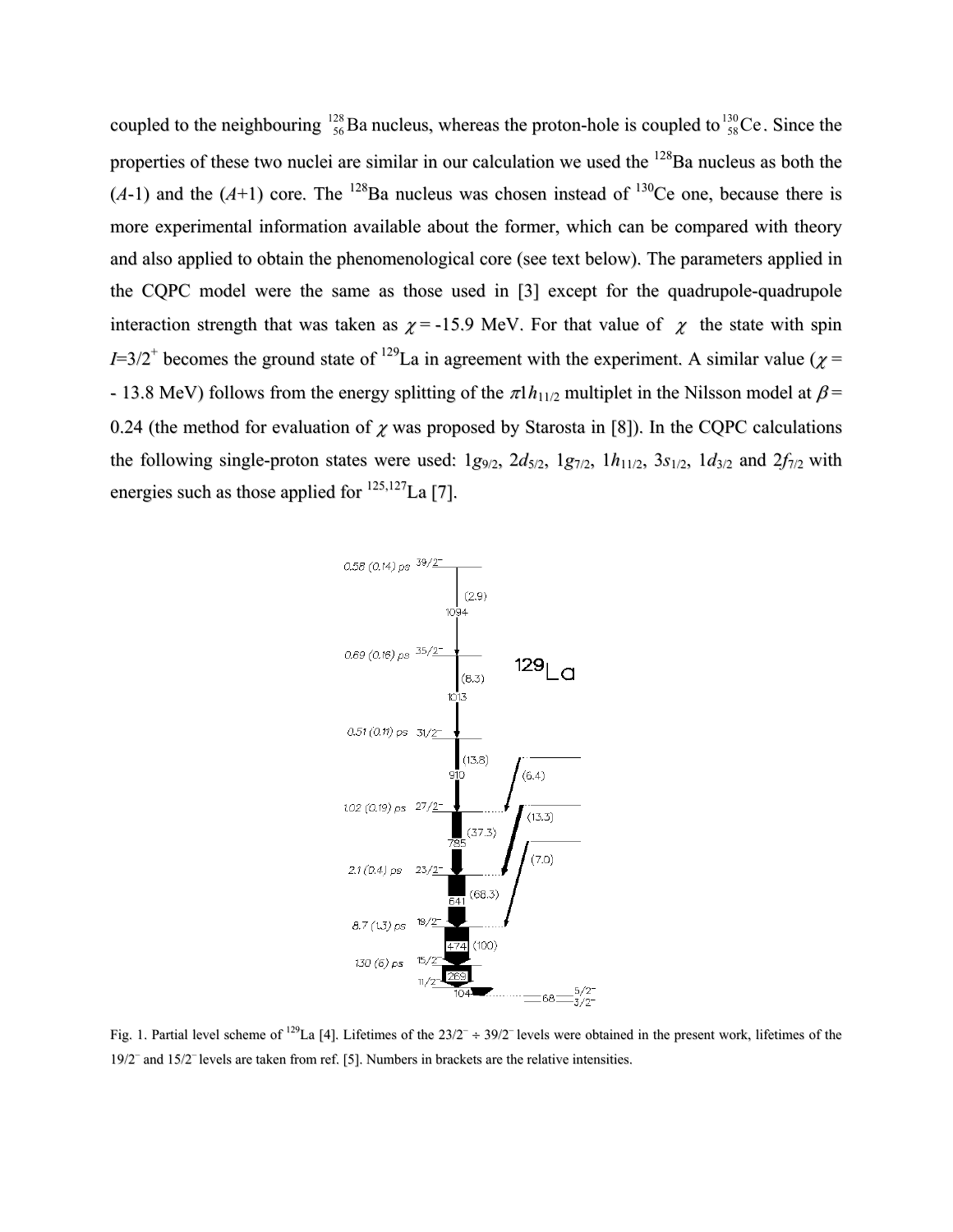

Fig. 2. The experimental  $B(E2; I \rightarrow I-2)$  values in <sup>129</sup>La. The  $B(E2)$  values for spins 15/2<sup>-</sup> and 19/2<sup>-</sup> are taken from [5].

The properties of the <sup>128</sup>Ba core (spins, excitation energies, the *E*2 matrix elements), which are needed as the input data for the CQPC model calculation, were obtained from the rigid triaxial rotor model of Davydov and Filippov [9]. The <sup>128</sup>Ba core was calculated by using the following parameters:  $E(2_1^{\dagger}) = 284$  keV (value taken from the experiment [10]),  $\beta = 0.24$  (based on the experimental value of  $B(E2; 2_1^+ \rightarrow 0_1^+)$  [10]) and  $\gamma_{\text{Lund}} = -22^{\circ}$  (based on the experimental values of ratios  $E(2_2^+)/E(2_1^+)$  and  $B(E2; 2_2^+ \rightarrow 2_1^+)/B(E2; 2_1^+ \rightarrow 0_1^+))$ .



Fig. 3. Comparison of the observed and theoretical  $B(E2)$  values versus spin of the initial level in <sup>128</sup>Ba. A similar disagreement between the experiment and the Davydov-Filippov model calculations was observed for <sup>130</sup>Ba [3].

The comparison of the results of the Davydov-Filippov model with the experimental data for <sup>128</sup>Ba indicates that the model is unable to describe excitation energies and transition probabilities of the high spin states in this nucleus. It is seen from Fig. 3 that the calculated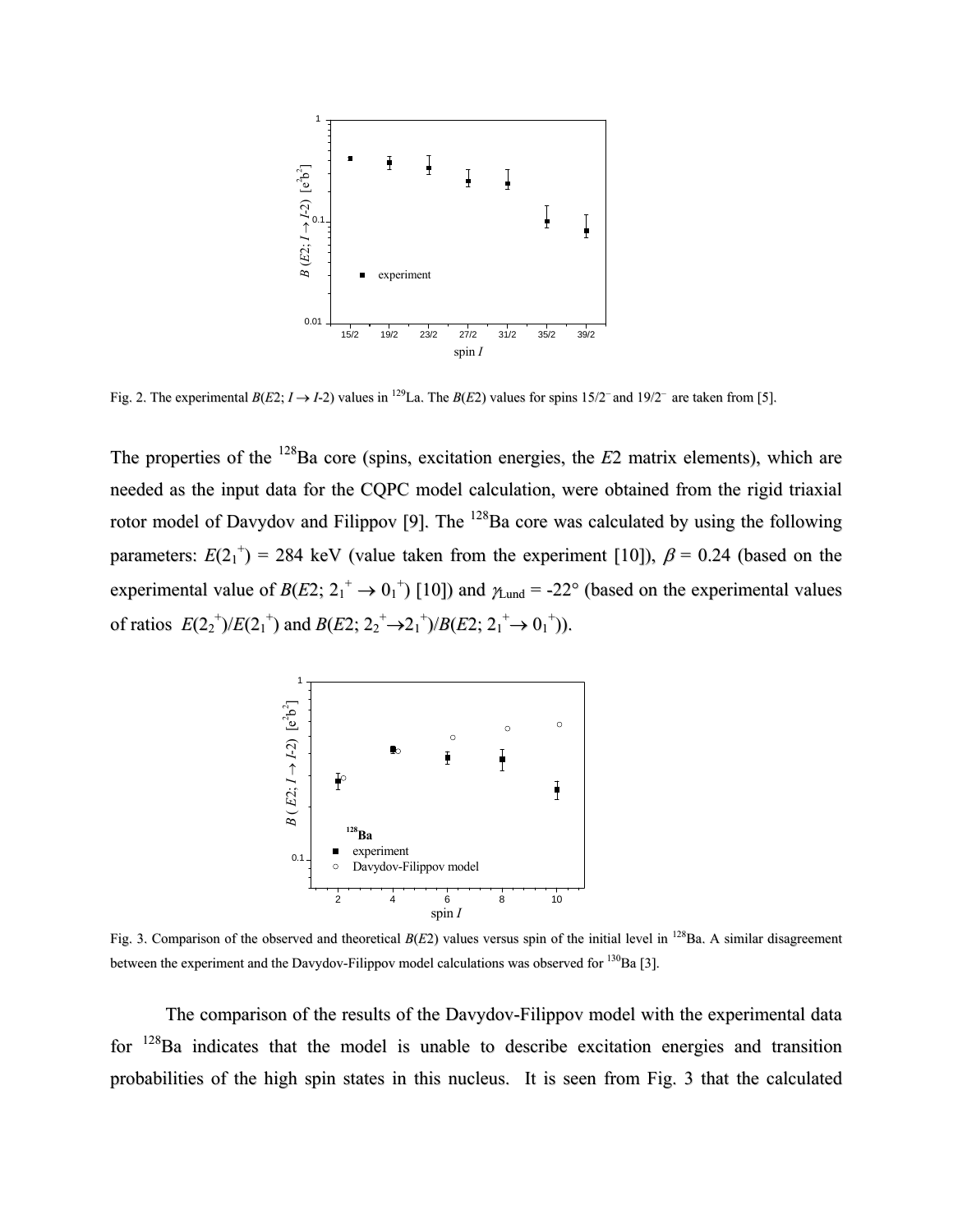*B*(*E*2) values for spin  $I \ge 6^+$  differ significantly from the experimental data [10]. This is the reason why the CQPC calculations with the rigid core are unable to reproduce the experimental data for  $129$ La (see Fig. 4, case A). We used, therefore, a more realistic, phenomenological core by putting all experimental values known for <sup>128</sup> Ba, i.e. the level energies and *B*(*E*2) values for the ground, quasi-γ, two quasi-neutron bands (bands "1", "2", "3", "4" in ref. [10]). Theoretical values taken from the Davydov-Filippov model were used only when the experimental data were unavailable. The results of the CQPC calculations with such an experimental-theoretical core are shown in Fig. 4, case B. A satisfactory agreement with the observed properties for  $^{129}$ La was obtained for the *E*2 transition probabilities (with the exception of the 39/2– state) and the level energies.



Fig. 4. Comparison of the experimental excitation energies and *B*(*E*2) values with the results for the CQPC model calculations: (A) with rigid triaxial  $^{128}$ Ba core (described by the Davydov-Filippov model), (B) with the phenomenological  $^{128}$ Ba core (see text).

One can conclude that the rigid triaxial rotor model does not reproduce the real <sup>128</sup>Ba and <sup>129</sup>La nuclei. Good agreement of the experimental data concerning the  $\pi$ 1*h*<sub>11/2</sub> decoupled band in  $129$ La with the CQPC results was achieved only when extensive information (excitation energies and  $B(E2)$  values taken from the experiment) about the properties of the real  $^{128}$ Ba was used in the model. This suggests that the 57<sup>th</sup> proton placed on the  $\pi$ 1*h*<sub>11/2</sub> orbital does not significantly modify (due to the polarisation effect) the properties of the real <sup>128</sup>Ba nucleus when it becomes